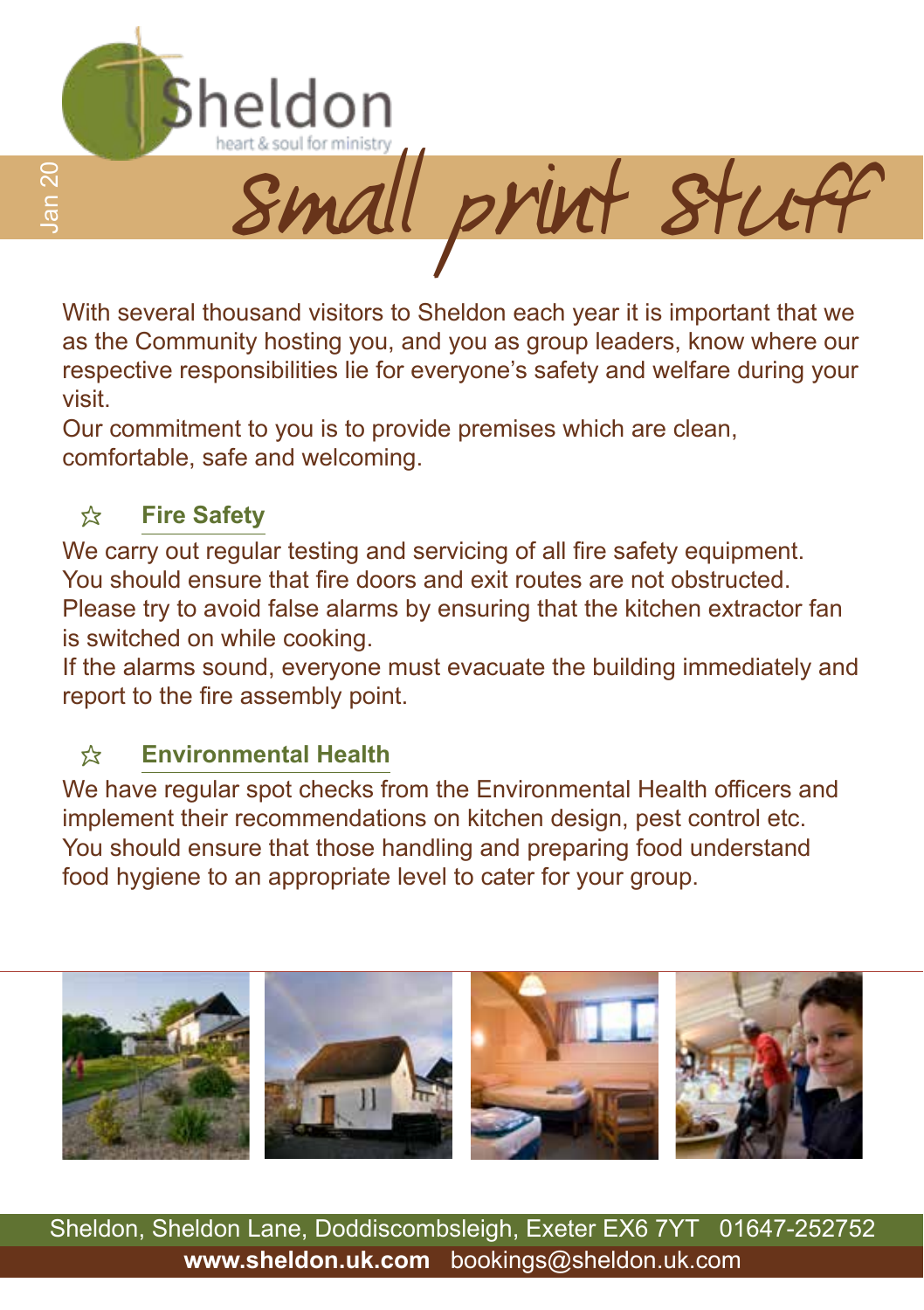## \* **Health and Safety**

We carry out regular risk assessments around Sheldon and respond promptly to maintenance items.

You are responsible for the safe use of the premises, and especially for the supervision of children's activities around the site.

## \* **Child Protection**

All relevant Community members, staff and volunteers at Sheldon are CRB checked. We are as vigilant as possible, within the constraints of the nature of the site and its access, to ensure that we know who is on site. Our policy is not to allow adult guests with a known issue relating to children's welfare to stay at Sheldon at the same time as children are in residence. All group leaders should report to the Sheldon Reception on arrival. If you see any activity which could endanger the welfare of a guest, please report your concerns to Reception so that the Warden may take prompt action.

#### \* **Insurance**

We have Public Liability Insurance of £10m per incident to cover any legal responsibility of Sheldon arising out of that incident.

You should also ensure that your group has its own insurance cover. For many church and school groups this will be part of a larger policy for the organisation, but please check.

Please also take out cancellation insurance to cover any key leaders without whom your event could not run.

## \* **Problems or emergencies**

Please contact a member of the Community through Reception at the earliest possible opportunity so that we can help. There is always someone on duty on site, day and night, throughout your visit. If you need to call the emergency services or a local doctor you may do so through the payphone or Reception. If you make the call yourself, please advise us also so that we can provide accurate location information to ensure prompt arrival.

Sheldon, Sheldon Lane, Doddiscombsleigh, Exeter EX6 7YT 01647-252752 **www.sheldon.uk.com** bookings@sheldon.uk.com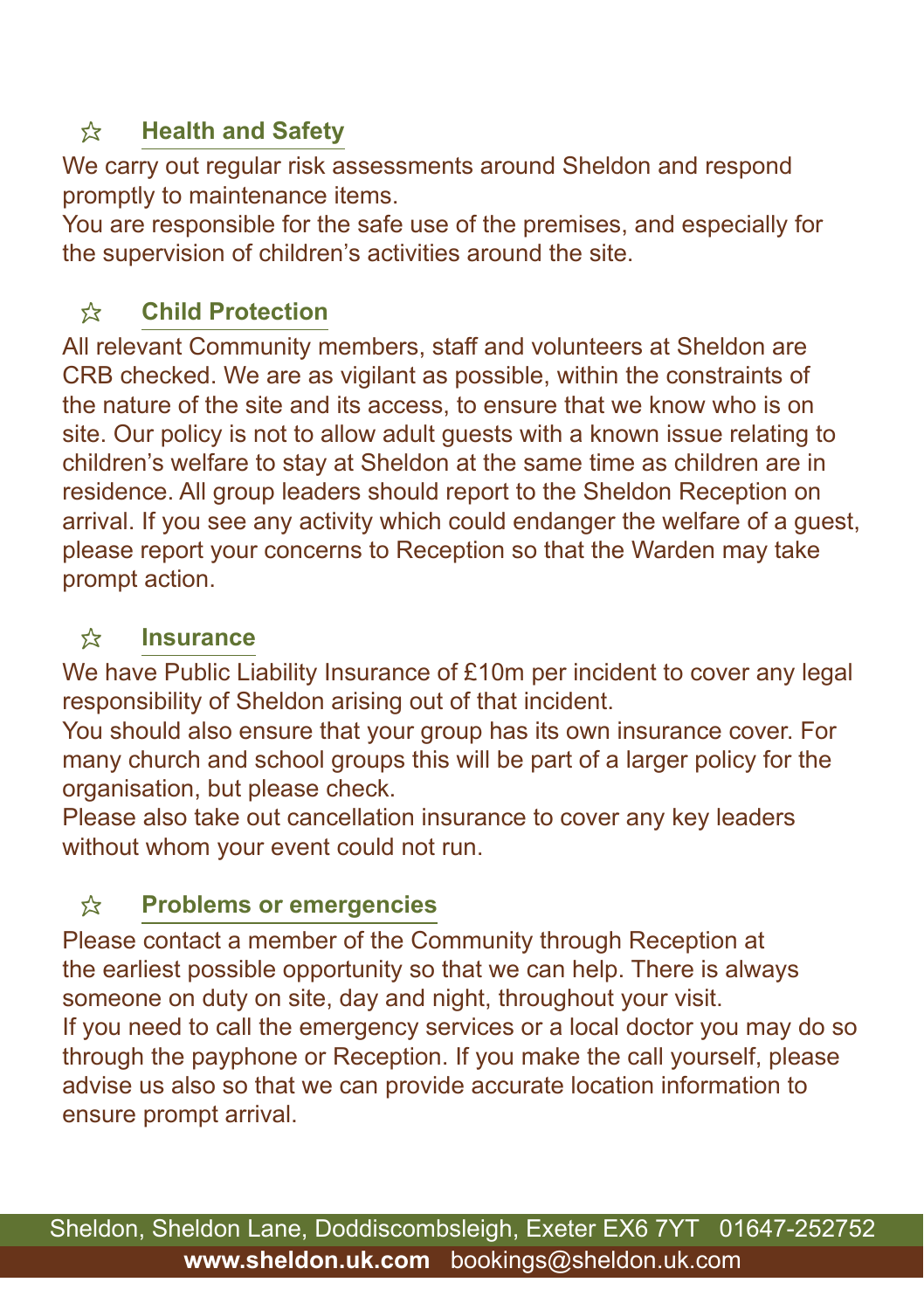## \* **Health and Safety**

We carry out regular risk assessments around Sheldon and respond promptly to maintenance items.

You are responsible for the safe use of the premises, and especially for the supervision of children's activities around the site.

# \* **Child Protection**

All relevant Community members, staff and volunteers at Sheldon are CRB checked. We are as vigilant as possible, within the constraints of the nature of the site and its access, to ensure that we know who is on site. Our policy is not to allow adult guests with a known issue relating to children's welfare to stay at Sheldon at the same time as children are in residence. All group leaders should report to the Sheldon Reception on arrival. If you see any activity which could endanger the welfare of a quest. please report your concerns to Reception so that the Warden may take prompt action.

## **<del>☆</del> Insurance**

We have Public Liability Insurance of £10m per incident to cover any legal responsibility of Sheldon arising out of that incident.

You should also ensure that your group has its own insurance cover. For many church and school groups this will be part of a larger policy for the organisation, but please check.

Please also take out cancellation insurance to cover any key leaders without whom your event could not run.

# \* **Problems or emergencies**

Please contact a member of the Community through Reception at the earliest possible opportunity so that we can help. There is always someone on duty on site, day and night, throughout your visit. If you need to call the emergency services or a local doctor you may do so through the payphone or Reception. If you make the call yourself, please advise us also so that we can provide accurate location information to ensure prompt arrival.